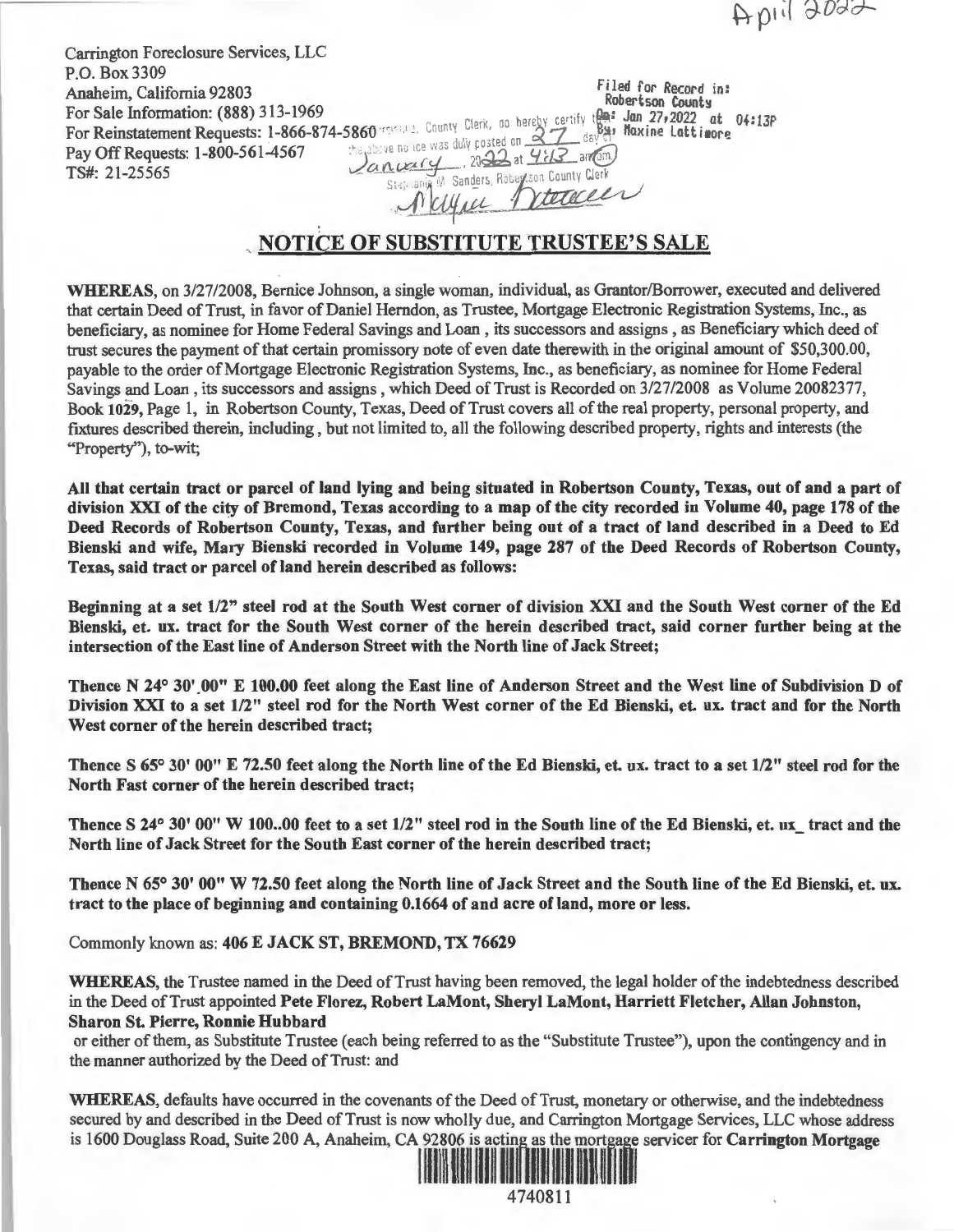**Services, LLC,** which is the mortgagee of the Note and Deed of Trust or mortgage and the legal holder of such indebtedness and the liens securing same has requested either one of the Substitute Trustees to sell the Property in accordance with applicable law and the terms and provisions of the Deed of Trust. Carrington Mortgage Services, LLC is authorized to represent the mortgagee by virtue of a written servicing agreement with the mortgagee. Pursuant to that agreement and Texas Property Code Section 51.0025, Carrington Mortgage Services, LLC is authorized to administer the foreclosure referenced herein.

**NOW, THEREFORE, NOTICE IS HEREBY GIVEN,** that on **4/5/2022** at **11:00 AM,** or no later than three (3) hours after such time, in **Robertson** County, Texas, the Substitute Trustee will sell the Property at public venue to the highest bidder for cash. The sale will take place at the area designated by the Commissioner's Court for sales of real property under a power of sale conferred by a deed of trust or other contract lien as follows: **THE SOUTH DOOR ON THE FIRST FLOOR OF THE COURTHOUSE OR AS DESIGNATED BY THE COUNTY COMMISSIONERS** 

**NOTICE IS FURTHER GIVEN** that , except to the extent that the Substitute Trustee may bind and obligate Mortgagors to warrant title the Property under the terms of the Deed of Trust, conveyance of the Property shall be made without any representations or warranties whatsoever, express or implied.

If the Trustee is unable to convey title for any reason, the successful bidder's sole and exclusive remedy shall be the return of monies paid to the Trustee, and the successful bidder shall have no further recourse.

If the sale is set aside for any reason, the Purchaser at the sale shall be entitled only to a return of the deposit paid. The Purchaser shall have no further recourse against the Mortgagor, the Mortgagee, or the Mortgagee's Attorney.

**ASSERT AND PROTECT YOUR RIGHTS AS A MEMBER OF THE ARMED FORCES OF THE UNITED STATES.** IF **YOU ARE OR YOUR SPOUSE IS SERVING ON ACTIVE MILITARY DUTY, INCLUDING ACTIVE MILITARY DUTY AS A MEMBER OF THE TEXAS NATIONAL GUARD OR THE NATIONAL GUARD OF ANOTHER STATE OR AS A MEMBER OF A RESERVE COMPONENT OF THE ARMED FORCES OF THE UNITED STATES, PLEASE SEND WRITTEN NOTICE OF THE ACTIVE DUTY MILITARY SERVICE TO THE SENDER OF THIS NOTICE IMMEDIATELY.** 

**THIS INSTRUMENT APPOINTS THE SUBSTITUTE TRUSTEE(S) IDENTIFIED TO SELL THE PROPERTY DESCRIBED** IN **THE SECURITY INSTRUMENT IDENTIFIED** IN **TIDS NOTICE OF SALE THE PERSON SIGNING THIS NOTICE IS THE ATTORNEY OR AUTHORIZED AGENT OF THE MORTGAGEE OR MORTGAGE SERVICER.** 

WITNESS, my hand this 1/25/2022

By: Hung Pham, Trustee Sale Specialist Carrington Foreclosure Services, LLC as authorized agent for Mortgagee or Mortgage Servicer 1500 South Douglass Road, Suite 150 Anaheim, CA 92806

WITNESS, my hand this  $\frac{1}{27}$  2022

By: Substitute Trustee(s) Pete Florez, Robert LaMont, Sheryl LaMont, Harriett Fletcher, Allan Johnston, Sharon St. Pierre, Ronnie Hubbard

C/O Carrington Foreclosure Services, LLC 1500 South Douglass Road, Suite 150 Anaheim, CA 92806